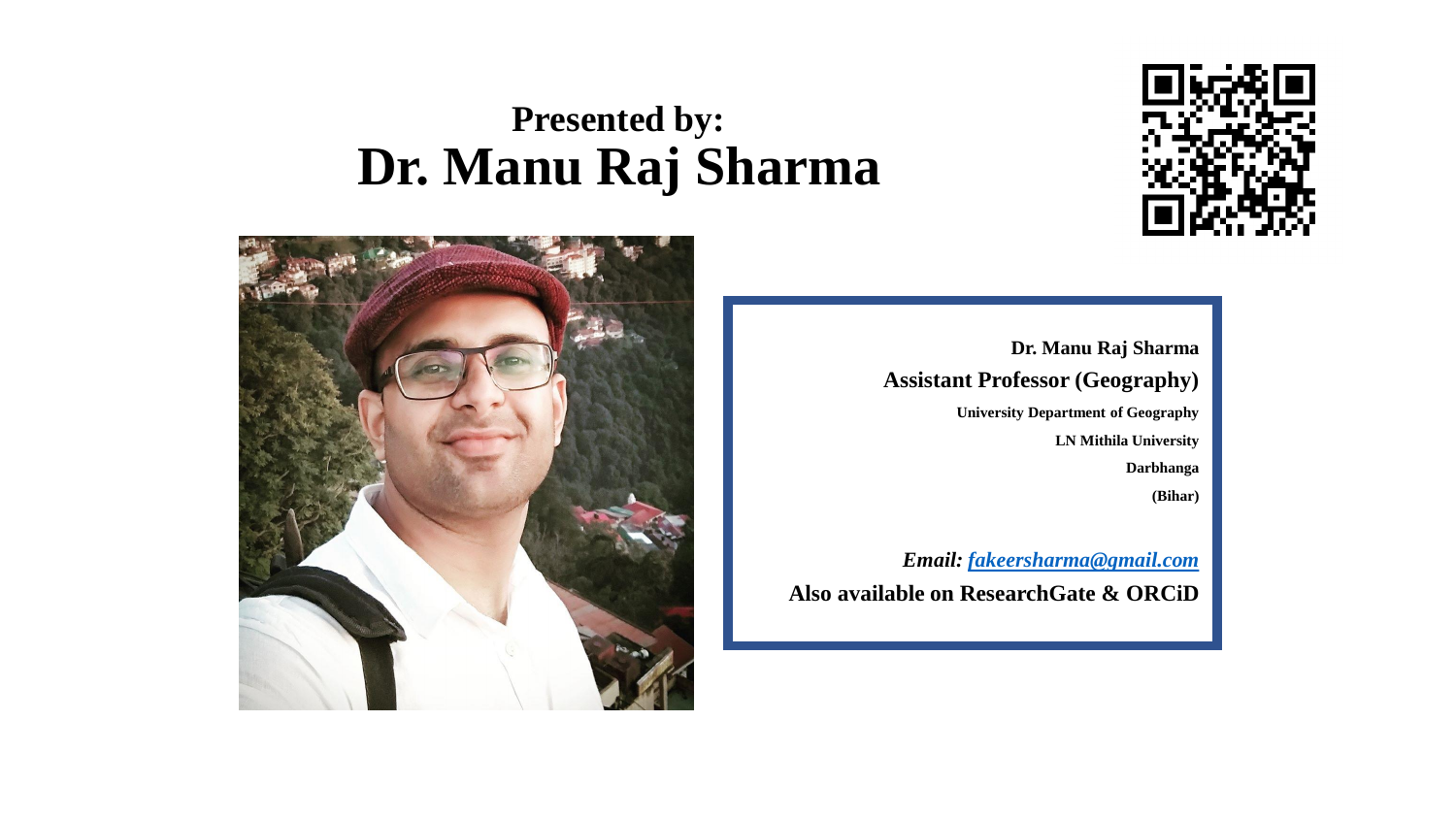# **Nature and Scope of Environment Geography & Environmentalism**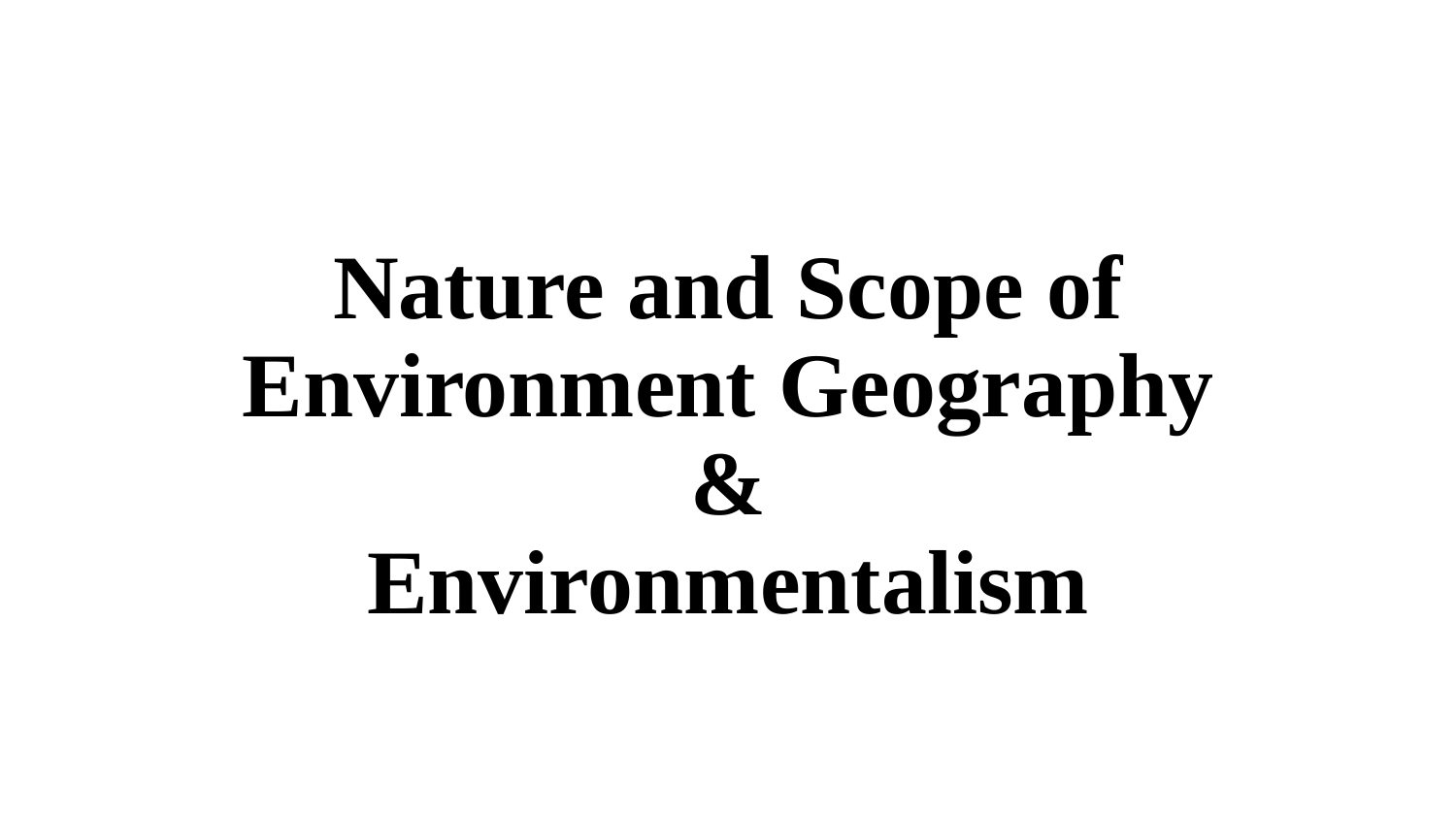#### **Introduction**

- 1. 'Environment refers to the sum total of conditions which surrounded man at a given point in space and time' ( C.C. Park, 1980).
- 2. Environmental studies is the interdisciplinary academic field which systematically studies human interaction with the environment in the interests of solving complex problems.
- 3. It is a broad field of study that includes also the natural environment, built environment, and the sets of relationships between them.
- 4. The field encompasses study in basic principles of ecology and environmental science, as well as associated subjects such as ethics, policy, politics, law, economics, philosophy, environmental sociology and environmental justice, planning, pollution control and natural resource management.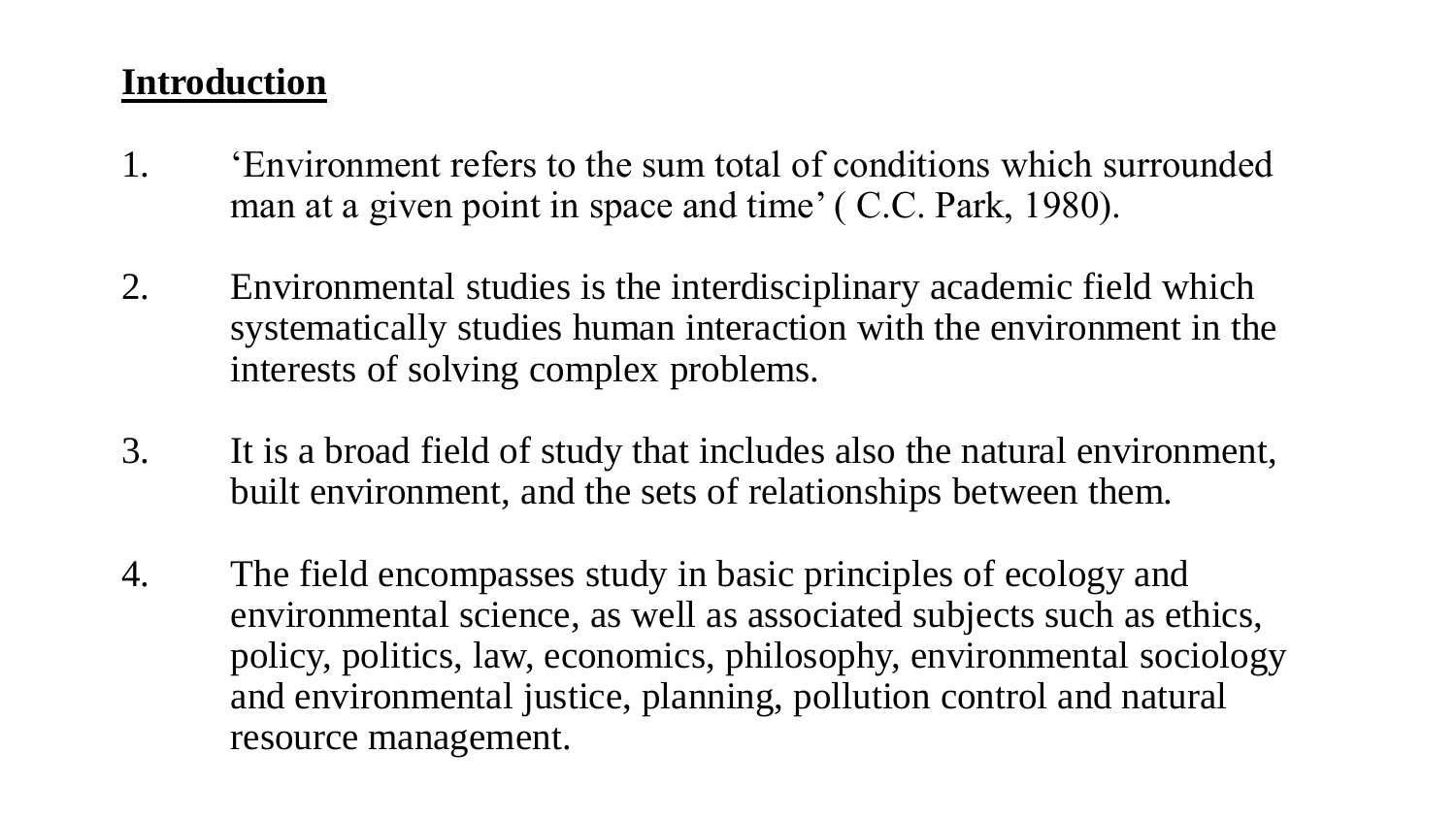

## **Area of discussion of environmental studies**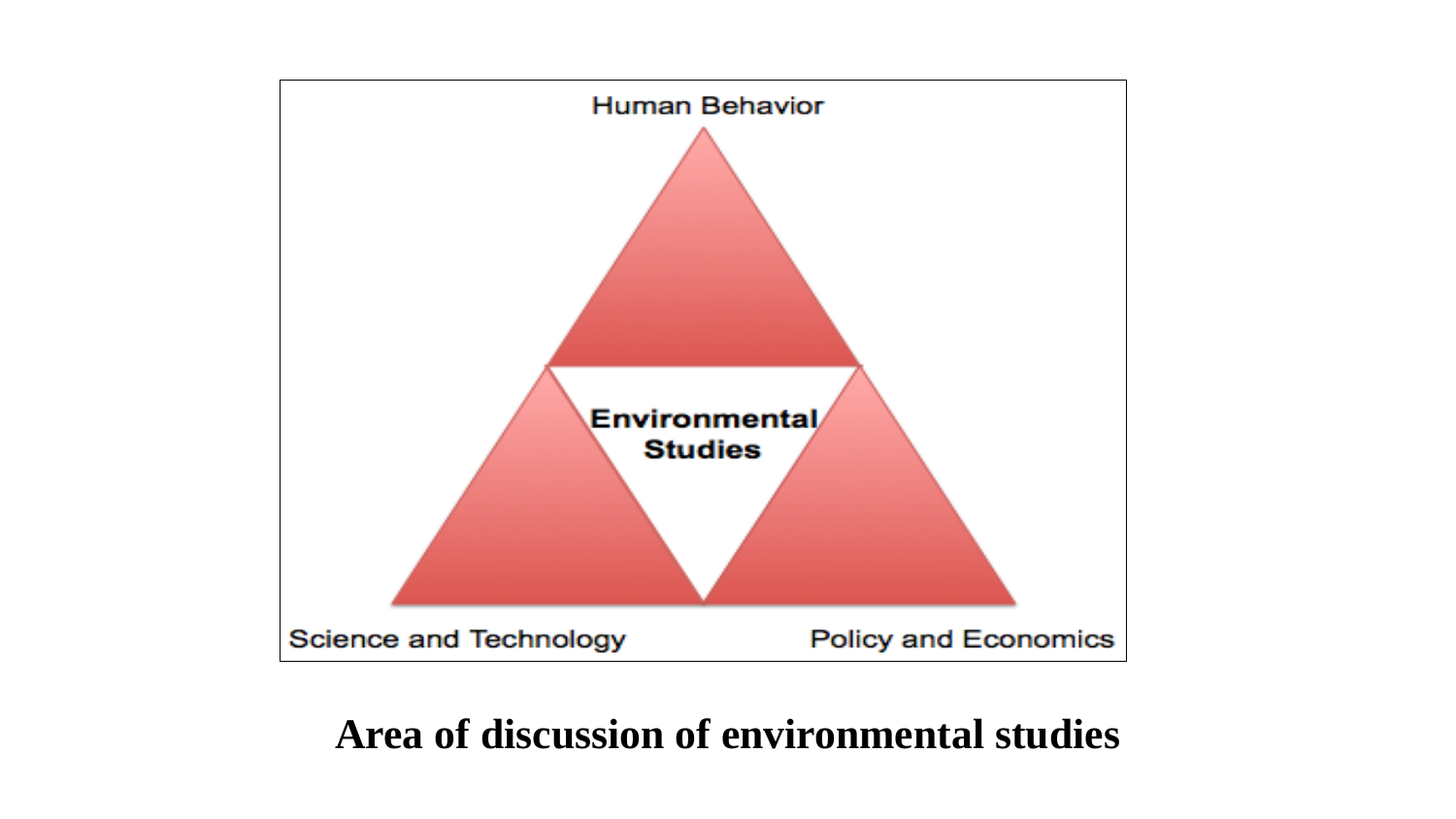# **Concepts of Environmental Studies**

- 1. Environmental study is basically the **study of total environment** of the earth as a living planet having both physical and biotic components.
- 2. The **fundamental study unit of environmental study** is the life layer of the earth having *atmospheric, lithospheric and hydrospheric* components, which is responsible for the support of all types of life.
- 3. This life supporting layer is very commonly known as *biosphere*, is characterized by the operation of several physical and biological processes., mutual interaction and interdependence of abiotic and biotic components of the biospheric ecosystem, production and consumption of *ecological resources*, various *positive and negative responses of interactions between different components of the environment*  resulting into stability or instability of biospheric ecosystem at different levels (local, regional and global)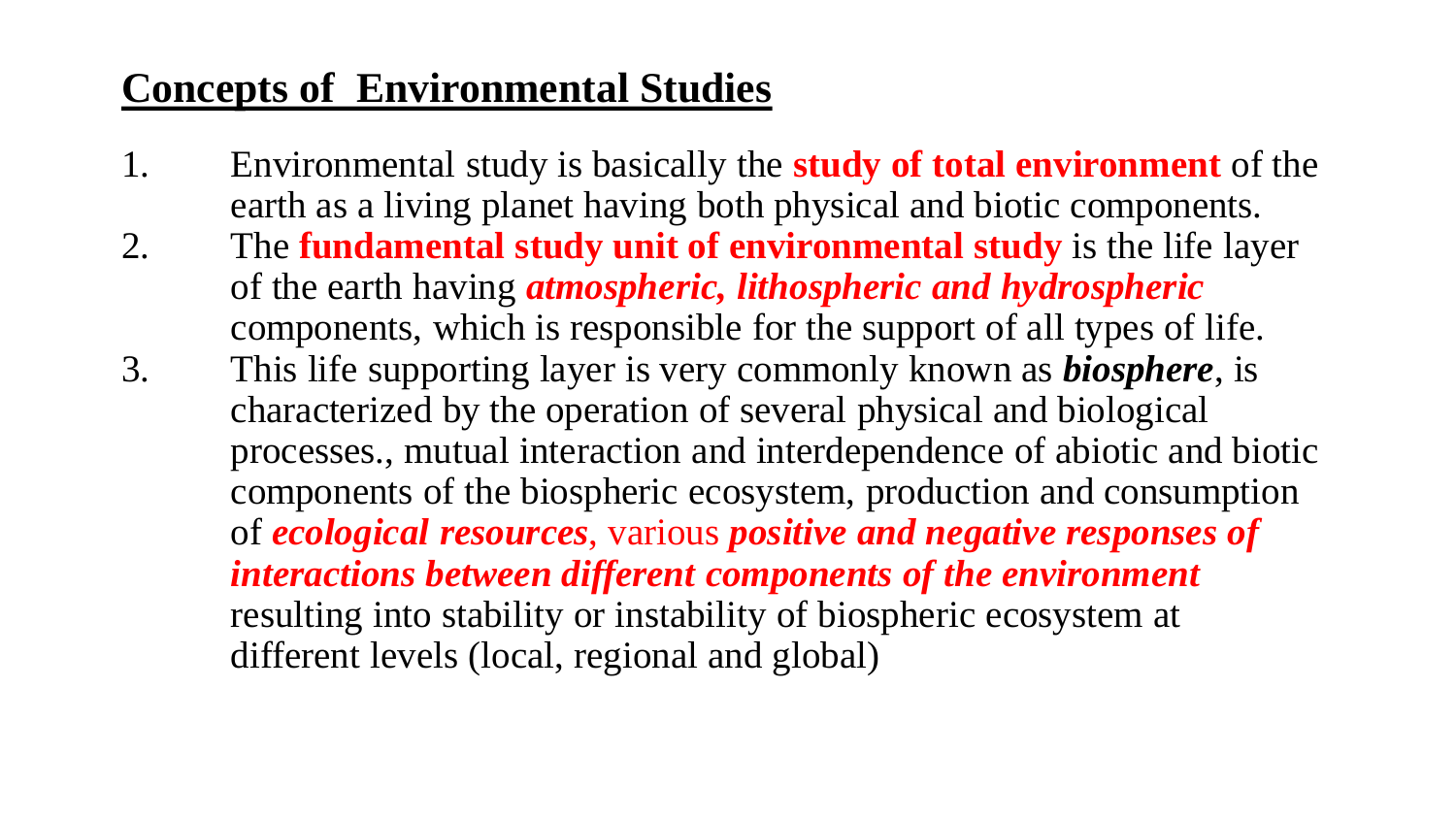- 4. *Environmental degradation and pollution* arising out of increasing pressure of economic and technological man on the environment and man's renewed efforts and struggle to stabilize the disturbed ecosystem, to conserve and manage the ecological resources and the ameliorate environmental degradation and pollution through different pollutioncontrol and abatement programmes.
- 5. There are certain basic principles which govern the basic aspects of environmental studies viz. natural processes, both physical and biological in the life supporting layer (biosphere) and relationships between man and environment and *man and environmental processes* , integrated functional unit of the biotic and abiotic components of the environment (ecosystem), functioning of ecosystem, *ecological evolution and succession, climatic changes and ecological modification*.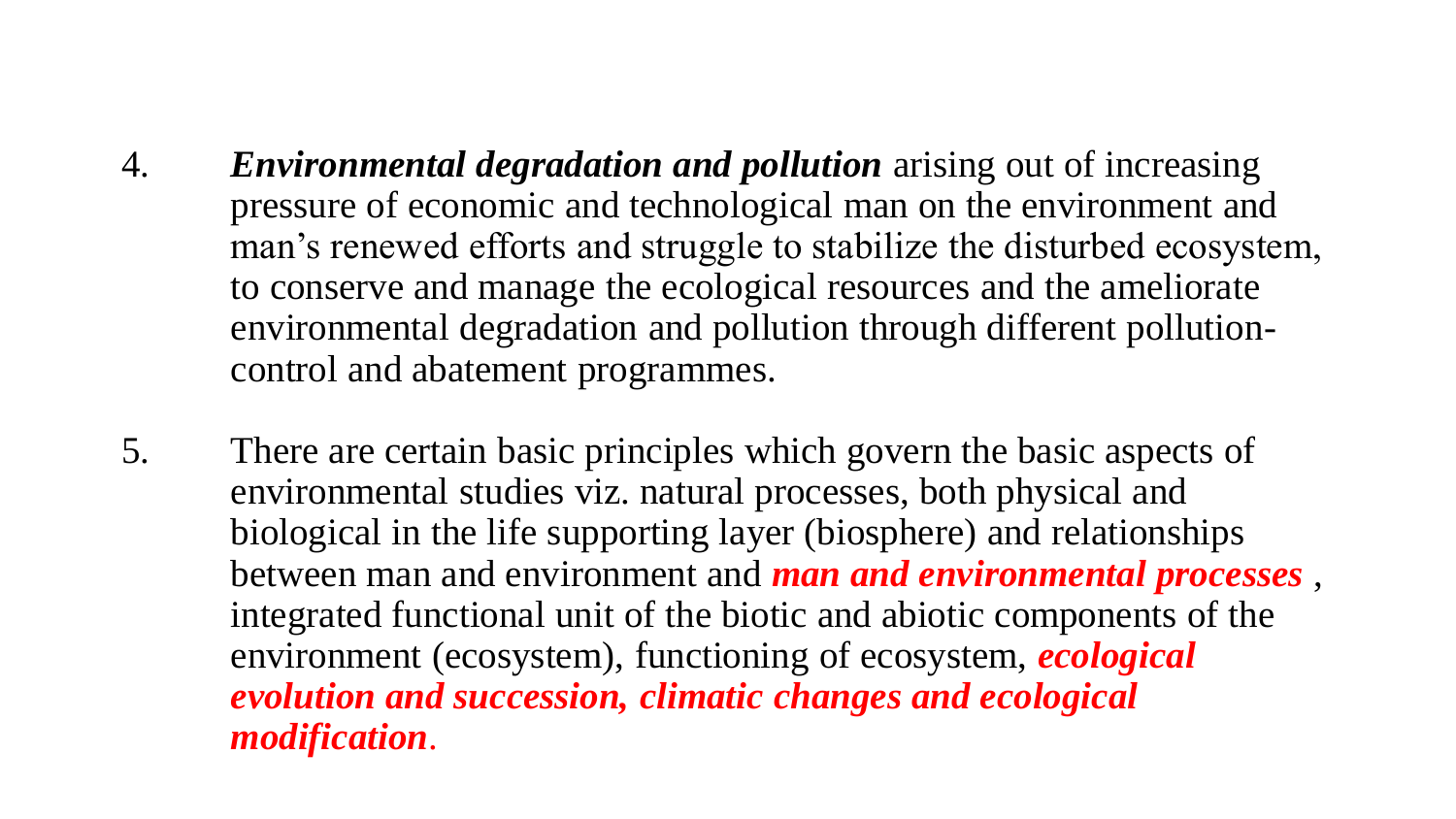1. **Environmental system or ecosystem is the fundamental ecological unit for the study of the environmental study:** The planet earth is the *only living planet* that has atmosphere, environment and living organisms including plants, animals and microorganisms. Since the environment is both physical and biological concept, it encompasses both the non-living (abiotic) and living (biotic) components of the planet earth. Environment is the comprehensive term which in general refers to surroundings .The earth is the only known planet having different kinds of life forms where in there are *complex sets of interrelationships between the physical and biological components*. Various linkages between physical and biological components at different levels maintain the unity of the biospheric ecosystem.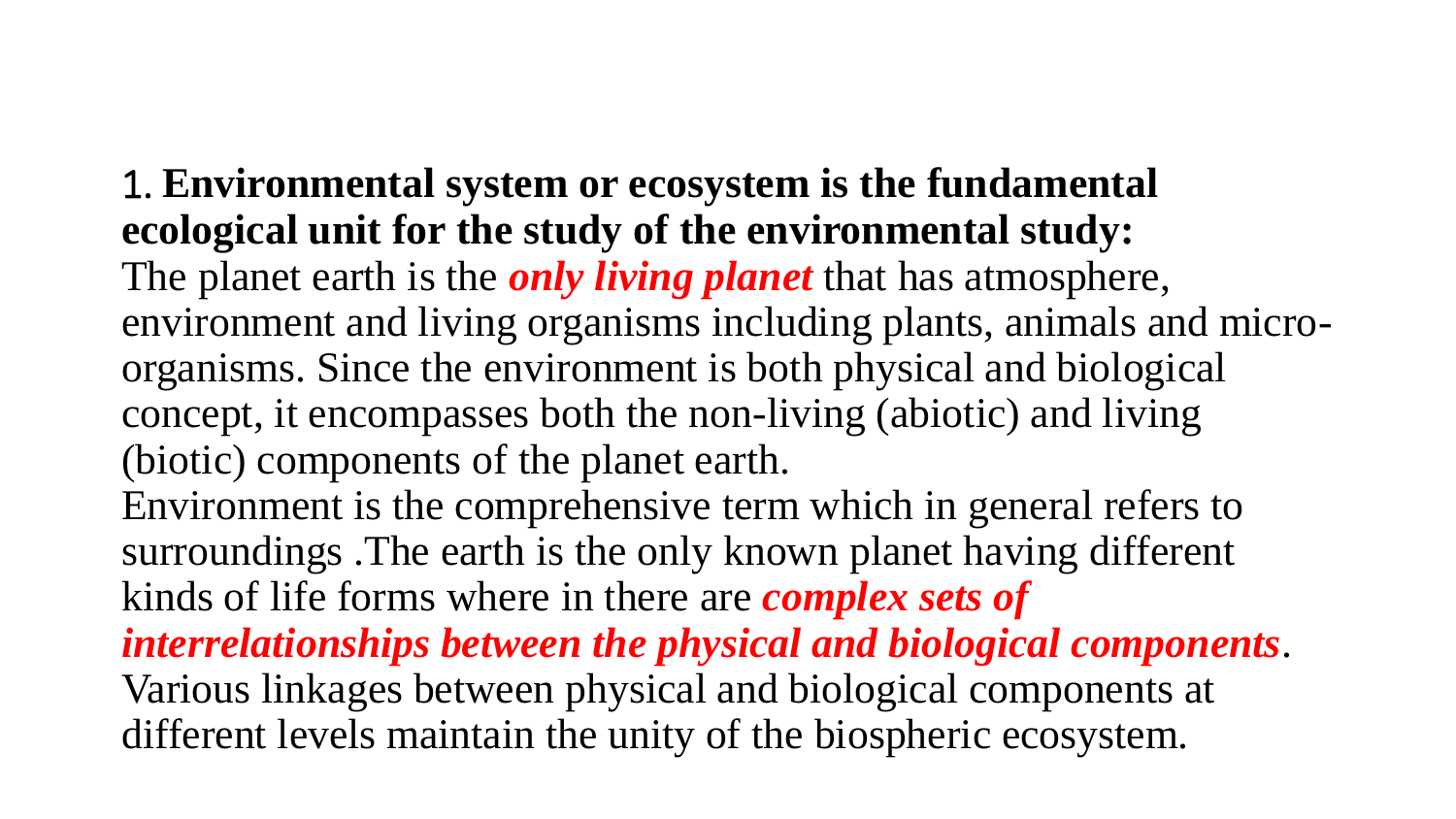- **2. The biospheric ecosystem is governed by discernible processes:**
- The dynamic evolving earth system in general and the biospheric system in particular are governed by discernible processes, both physical and biological. The physical or biological processes operate through a set of cycles, the broadest being geocycle. In fact the *endogenetic and exogenetic processes create different types of habitats on the earth surface for living organisms on the one hand and sometimes destroy the habitats on the other hand.* The driving force of the endogenetic processes comes from within the earth. Endogenetic forces create different types of relief features of various magnitudes on the earth's surface. Exogenetic forces originate from the atmosphere and are engaged in continuous process of denudation of surface irregularities caused by endogenetic processes.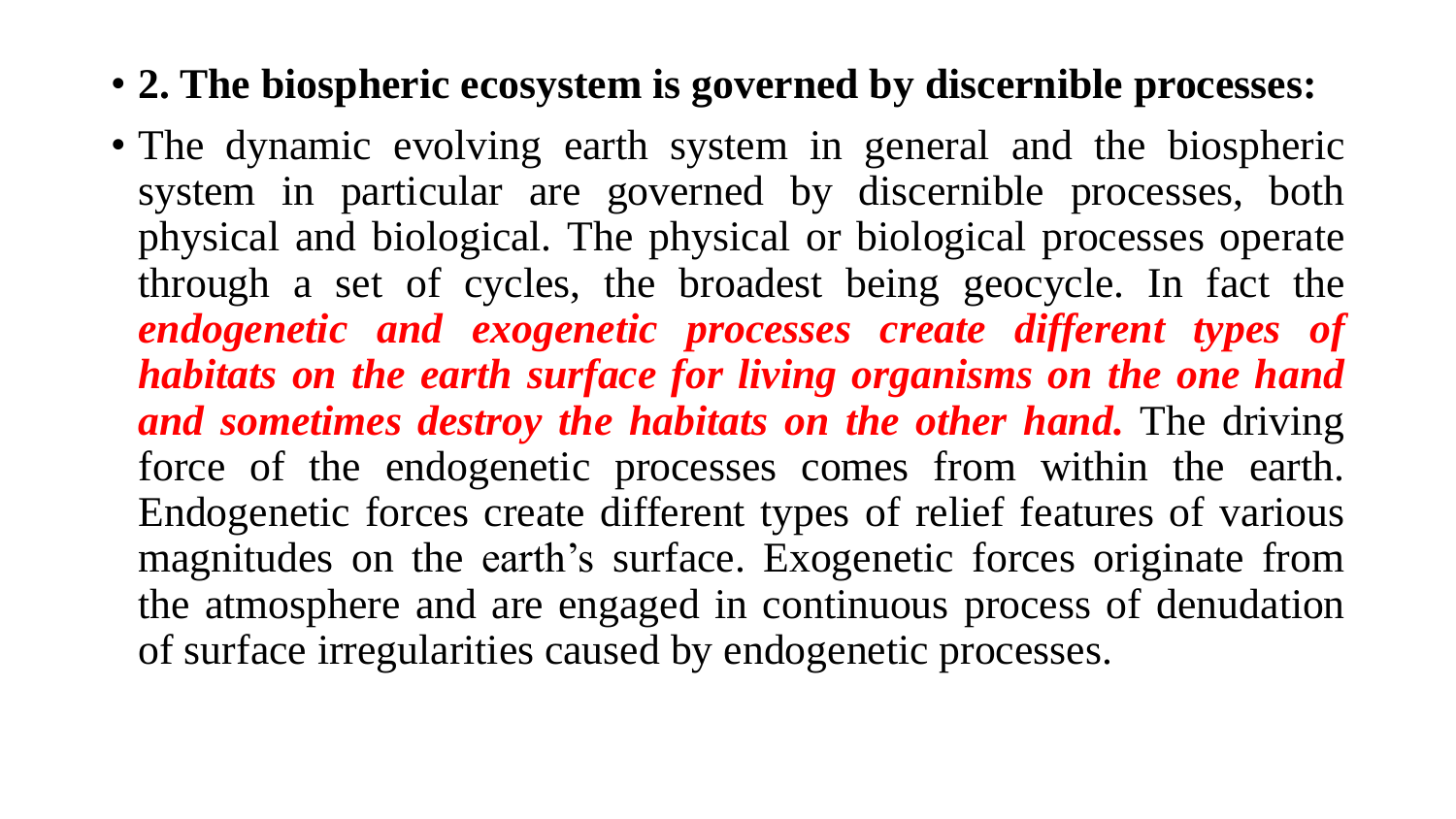#### **3. There is continuous creation, maintenance, destruction and recreation of surface materials of the earth**

Various physical, chemical and biological processes are continuously engaged in the creation, maintenance, destruction and recreation of surface materials of the earth's surface (both organic and inorganic). The process involved in the creation of the earth materials (inorganic) is known as *'geologic cycle'* which includes a set of several sub cycles. The *earth materials are not only created but also maintained, change in their properties transferred from one place to another and even destroyed by geologic cycle* but these materials are even passing through the aforesaid pathways remain initially uncontaminated and are very useful for man, they became contaminated and are seldom available for human use because either they are dispersed to such locations which may not be reached by man for fairly long period of time or they become so deformed and contaminated that they are not reusable. Sometimes, some renewable natural resources are so contaminated that they become non-renewable.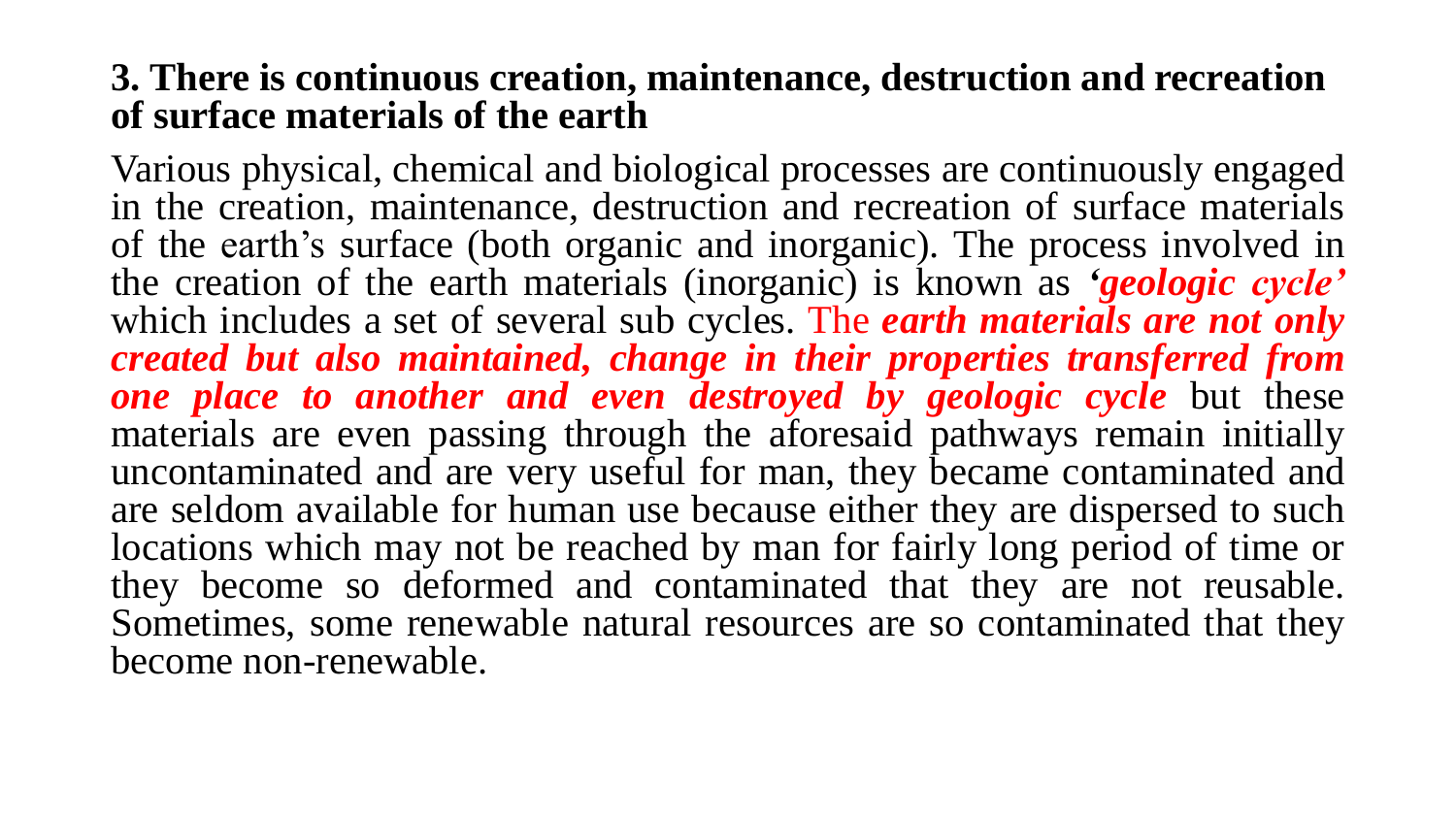#### **4. Physical and biological processes operate according to the law of uniformitarianism:**

Physical and biological processes operate according to the law of uniformitarianism. James Hutton's law of uniformitarianism having two basic principles of '*the present is key to the past*' and 'no vestige of a beginning: no prospect of an end' postulated in 175 and related to *'cyclic nature of earth's history*' states that '*all the physical law and processes that operate today, operated throughout geologic time, although not necessarily always with the same intensity as now*'. In other words, the very nature of the operation of physical processes remains almost the same throughout geologic history of the earth though their frequency and magnitude may vary. So, the biological processes which operate today might have operated in the past though with varying degree of relationships between biological communities and physical or natural environment and between organisms.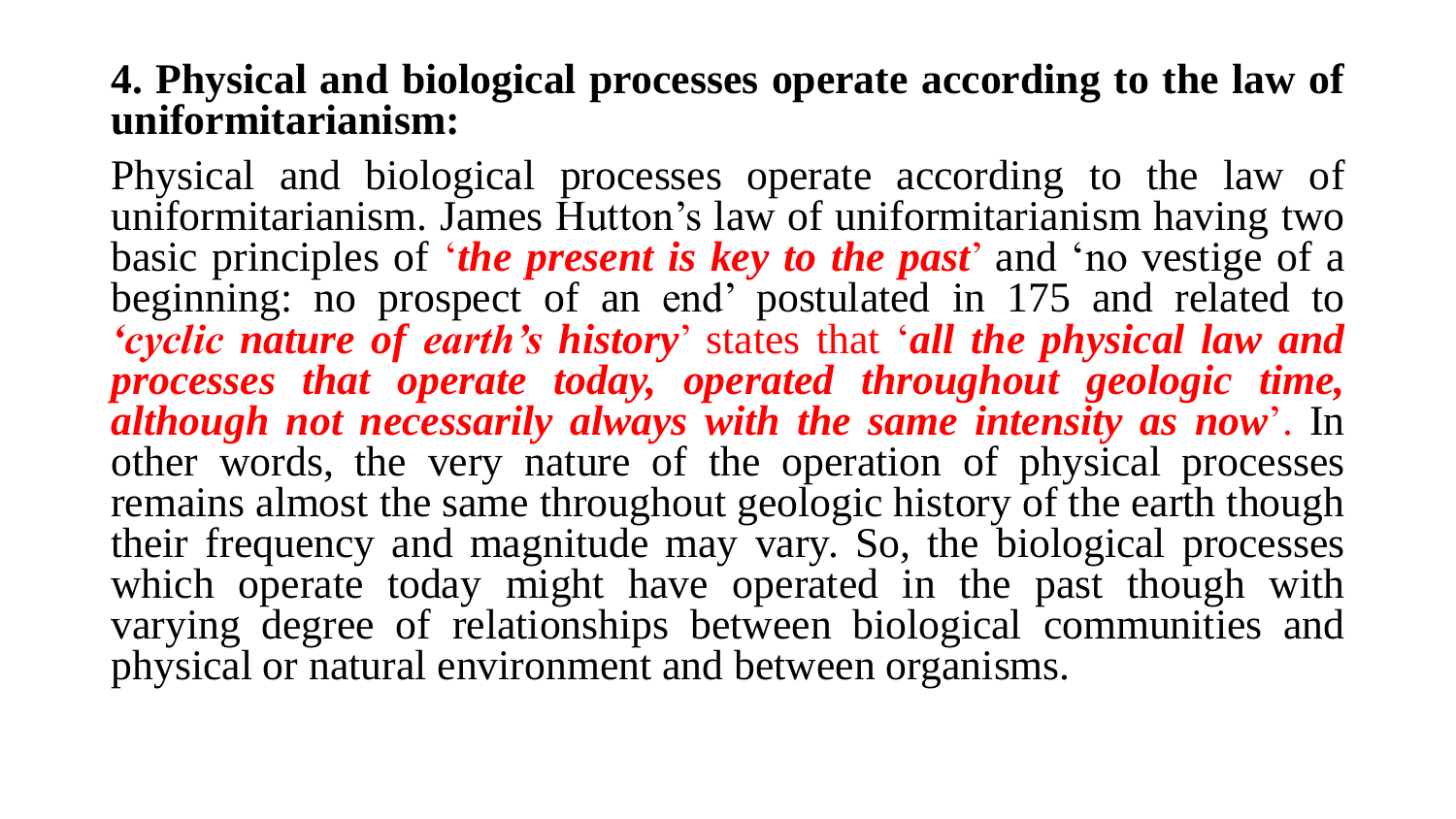## **5. Natural environmental system is governed by homeostatic mechanism:**

Physical and biological processes of the natural environmental system operate in such a way that any change in any part of the environment at any place in a specific time period is suitably compensated by negative feedback mechanism in a natural condition. Thus the natural environmental system has *'inbuilt self regulating mechanism' known as homeostatic mechanism* through which any change in the natural ecosystem is counterbalanced by responses of the system to the change and ultimately ecosystem stability or environmental equilibrium is restored. Sometimes this situation also leads to the evolution of new species.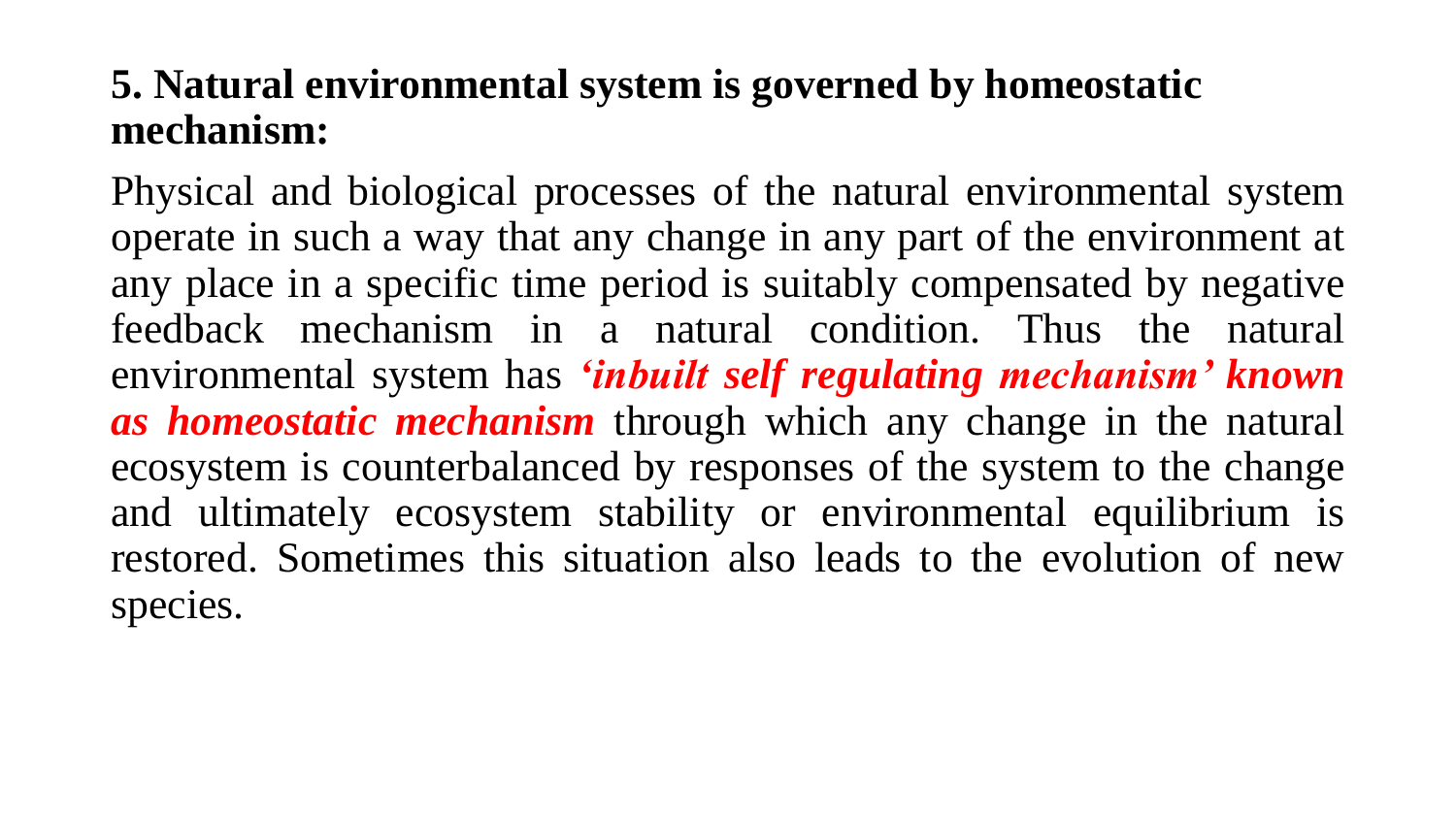## **6. There are temporal and spatial variations in species:**

There are *temporal and spatial variations in species*. The Darwin's theory of evolution of species states that there is progressive evolution of species through the processes of *natural selection and adaptation* to environmental condition which lead to *gradual modification and diversification of species* over a long period of time.

### **7. Ecosystem diversity and complexity enhances and maintains ecological stability:**

The stability of ecosystem refers to balance between production and consumption of each element of the ecosystem. In other words ecosystem stability means *balance between input and output of energy and normal functioning of different biogeochemical cycles* and stable condition of concentration of all elements.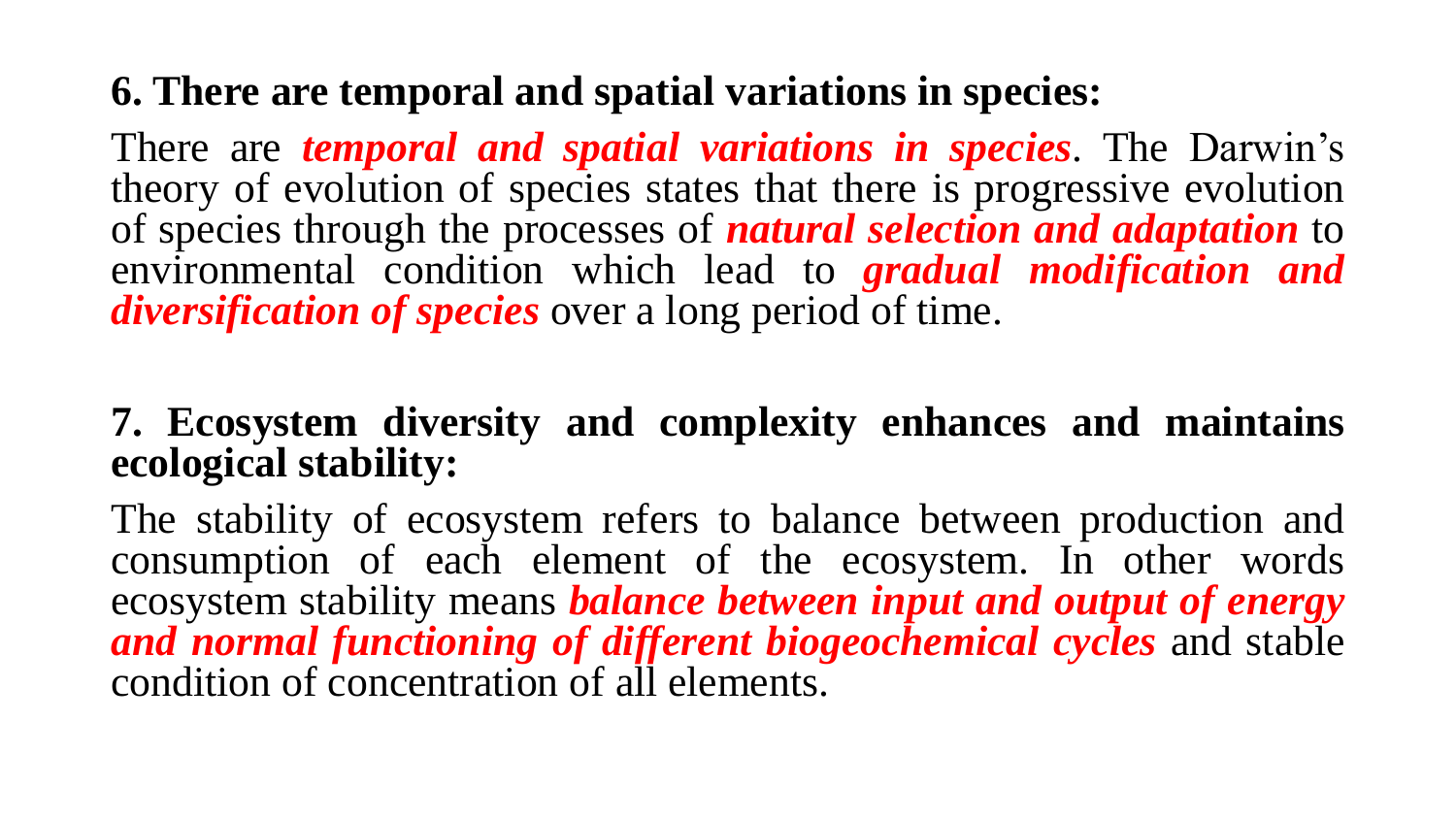#### **The scope of the study of environmental study may be grouped into 9 major subfields-**

- The geoecosystem or simply ecosystem as study unit
- The functioning of ecosystem including circulation of energy and matter and ecosystem productivity
- Temporal changes in ecosystem : evolution of plants and animals; and ecological succession
- Spatial ecological changes; distribution and dispersal of plants and animals
- Global environmental problems
- Environmental hazards and disasters
- Man and environmental processes
- Environmental degradation and pollution and
- Environmental management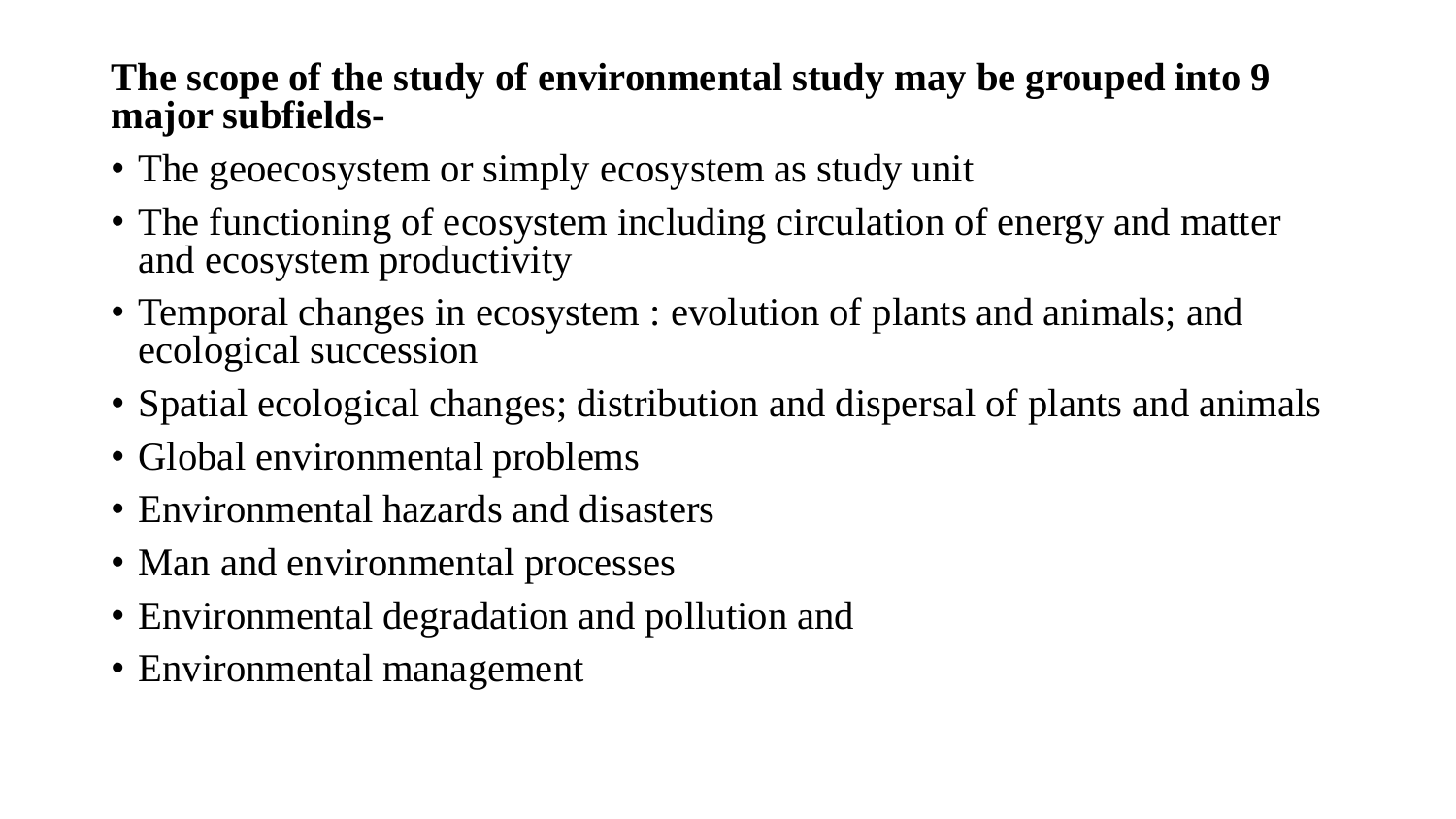# **Environmentalism**

- This approach is based on the basic tenet of **'earth made man'** and pays more attention on the complete control of physical environment on man and his activities. In fact, according to *deterministic perspectives of man-environment relationships*, man is subordinate to natural environment as all aspects of human life viz. physical (health and comfort), social, economic, political, ethical and aesthetic etc. not only depend but are dominantly controlled by physical environment.
- Though this deterministic or environmentalistic approach blossomed in the writings of E.C. Semple (1910) in the second decade of the  $20<sup>th</sup>$ century but its seeds were already sown in the second half of the nineteenth century. In fact the publication of **'The Origin of Species' of Charles Darwin** in 1859 laid the foundation stone of the concept of environmental influences on man and other organisms.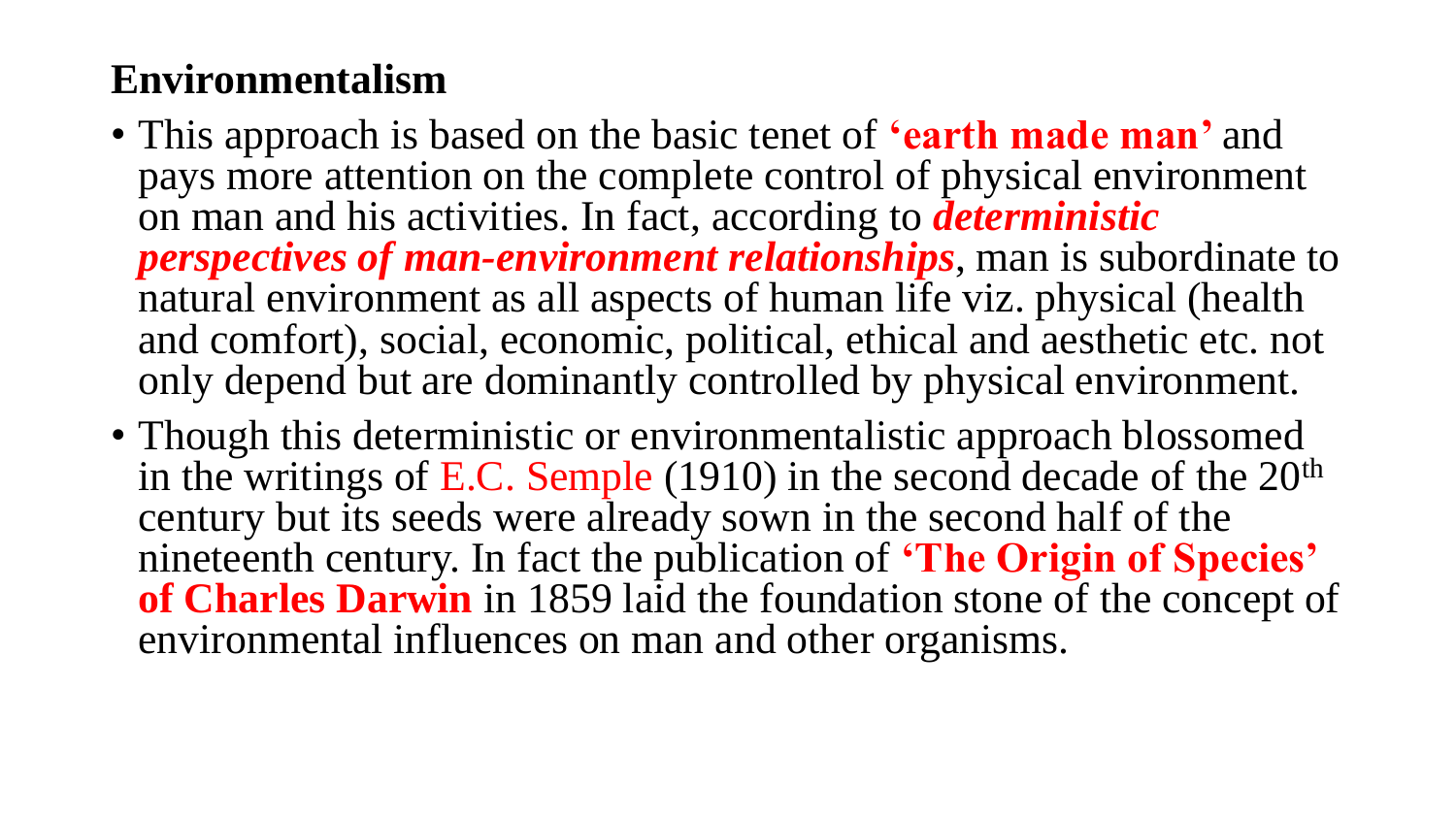- The concept of environmentalism culminated in 1910 when American geographer E.C Semple published her book **'Influences of Geographic Environment'** wherein she opined that 'man is product of the earth's surface. This means not merely that he is a child of the earth, dust of her dust, but the earth has mothered him, fed him, set him tasks, directed the thoughts, confronted him with difficulties that have strengthened his body and sharpened his wits, given him his problems of irrigation and navigation and at same time whispered hints for their solutions' (E.C. Semple 1910, pp.1-2)
- Deterministic approach was fully organized on scientific plane by **E. Huntington**. His **'Civilisation and Climate' (1915)**, '**The Human and Habitat' (1927), 'Season of Birth' (1938)** etc. clearly demonstrate the influences of physical environment on man. His postulation that '*climate not only influences human life but also his birth*' proves that he was strong advocate of environmentalism.